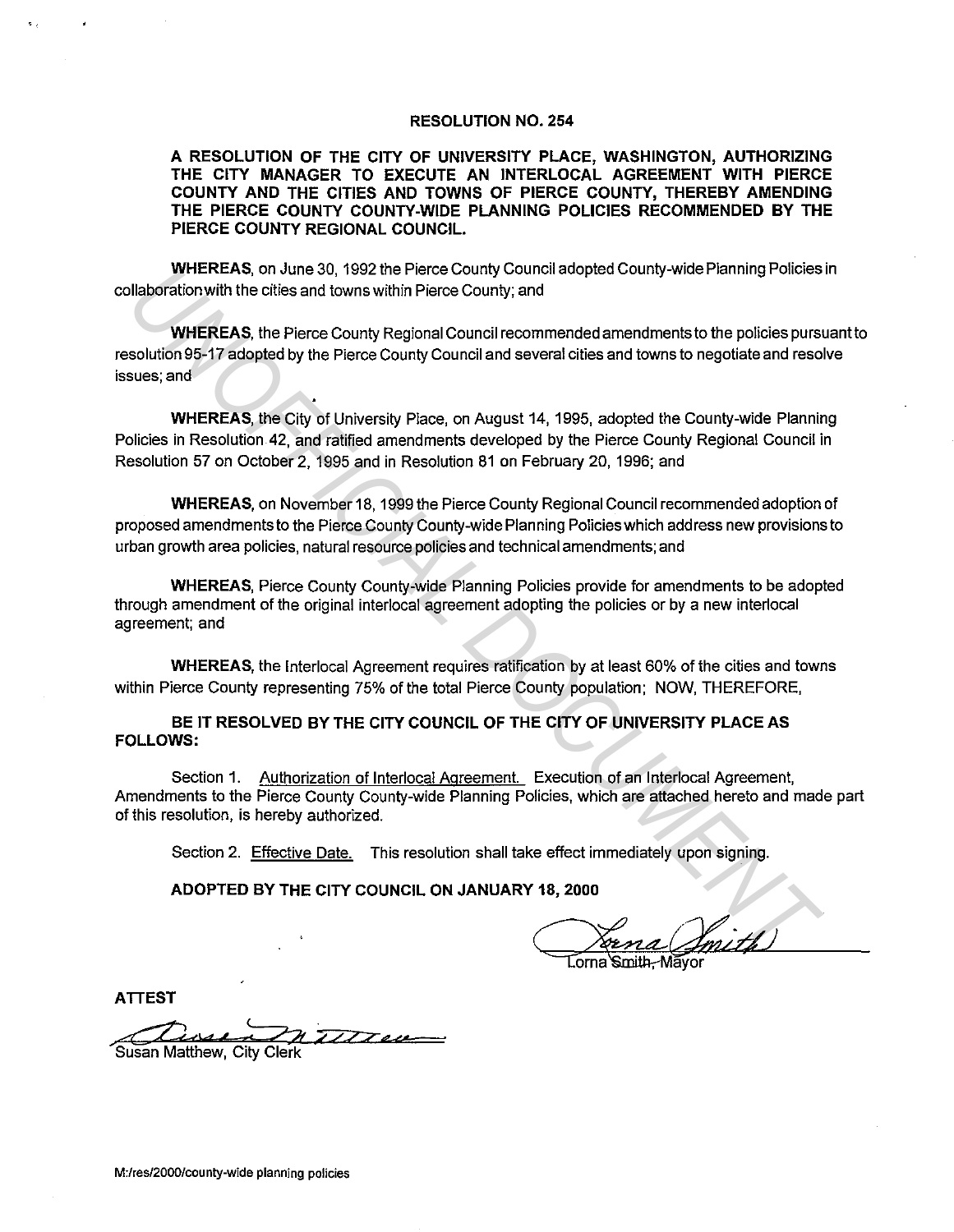|                | INTERLOCAL AGREEMENT                                                     |
|----------------|--------------------------------------------------------------------------|
| 1              |                                                                          |
|                |                                                                          |
| 2              | AMENDMENTS TO THE PIERCE COUNTY                                          |
|                |                                                                          |
| $\mathbf 3$    | COUNTY-WIDE PLANNING POLICIES                                            |
|                |                                                                          |
| $\overline{4}$ | This agreement is entered into by and among the cities and towns of      |
|                | Pierce County and Pierce County. This agreement is made pursuant to      |
|                | the provisions of the Interlocal Cooperation Act of 1967, Chapter        |
| 5              | 39.34 RCW. This agreement has been authorized by the legislative body    |
|                |                                                                          |
| 6              | of each jurisdiction pursuant to formal action and evidenced by          |
|                | execution of the signature page of this agreement.                       |
| 7              |                                                                          |
|                | <b>BACKGROUND:</b>                                                       |
|                |                                                                          |
| 8              | The Pierce County Regional Council (PCRC) was created in 1992 by<br>Α.   |
|                | interlocal agreement among the cities and towns of Pierce County         |
| 9              |                                                                          |
|                | and Pierce County. The organization is charged with                      |
| 10             | responsibilities, including: serving as a local link to the Puget        |
|                | Sound Regional Council, promoting intergovernmental cooperation,         |
| 11             | facilitating compliance with the coordination and consistency            |
|                | requirements of the Growth Management Act (Chapter 36.70A RCW)           |
|                | and the Regional Transportation Planning Organization (Chapter           |
| 12             | 47.80 RCW), and developing a consensus among jurisdictions               |
|                | regarding the development and modification of the County-Wide            |
| 13             |                                                                          |
|                | Planning Policies.                                                       |
| 14             |                                                                          |
|                | The Pierce County County-Wide Planning Policies provide for<br><b>B.</b> |
| 15             | amendments to be adopted through amendment of the original               |
|                | interlocal agreement or by a new interlocal agreement.<br>The            |
|                | Pierce County County-Wide Planning Policies may be amended upon          |
| 16             | the adoption of amendments by the Pierce County Council and              |
|                | ratification by 60 percent of the jurisdictions in Pierce County         |
| 17             |                                                                          |
|                | (13 of 20) representing 75 percent of the total population on            |
| 18             | June 28, 1991;                                                           |
|                |                                                                          |
| 19             | The proposed amendments to the urban growth area policies address<br>с.  |
|                | additional policies regarding the designation of municipal urban         |
|                | growth areas. The proposed urban growth area policies address            |
| 20             | municipal study areas, annexations, and overlaps of urban areas.         |
|                |                                                                          |
| 21             | The amendments allow any municipality to study areas outside of          |
|                | the incorporated limits or the existing urban growth area.<br>The        |
| 22             | amendments also clarify the extent to which cities and towns can         |
|                | annex.                                                                   |
|                |                                                                          |
| 23             |                                                                          |
|                | Exhibit "A"                                                              |
| 24             | Page 1 of 4, Resolution No.                                              |
|                |                                                                          |

 $\sim 10^{-1}$ 

 $\label{eq:2.1} \frac{1}{2} \sum_{i=1}^n \frac{1}{2} \sum_{j=1}^n \frac{1}{2} \sum_{j=1}^n \frac{1}{2} \sum_{j=1}^n \frac{1}{2} \sum_{j=1}^n \frac{1}{2} \sum_{j=1}^n \frac{1}{2} \sum_{j=1}^n \frac{1}{2} \sum_{j=1}^n \frac{1}{2} \sum_{j=1}^n \frac{1}{2} \sum_{j=1}^n \frac{1}{2} \sum_{j=1}^n \frac{1}{2} \sum_{j=1}^n \frac{1}{2} \sum_{j=1}^n \frac{$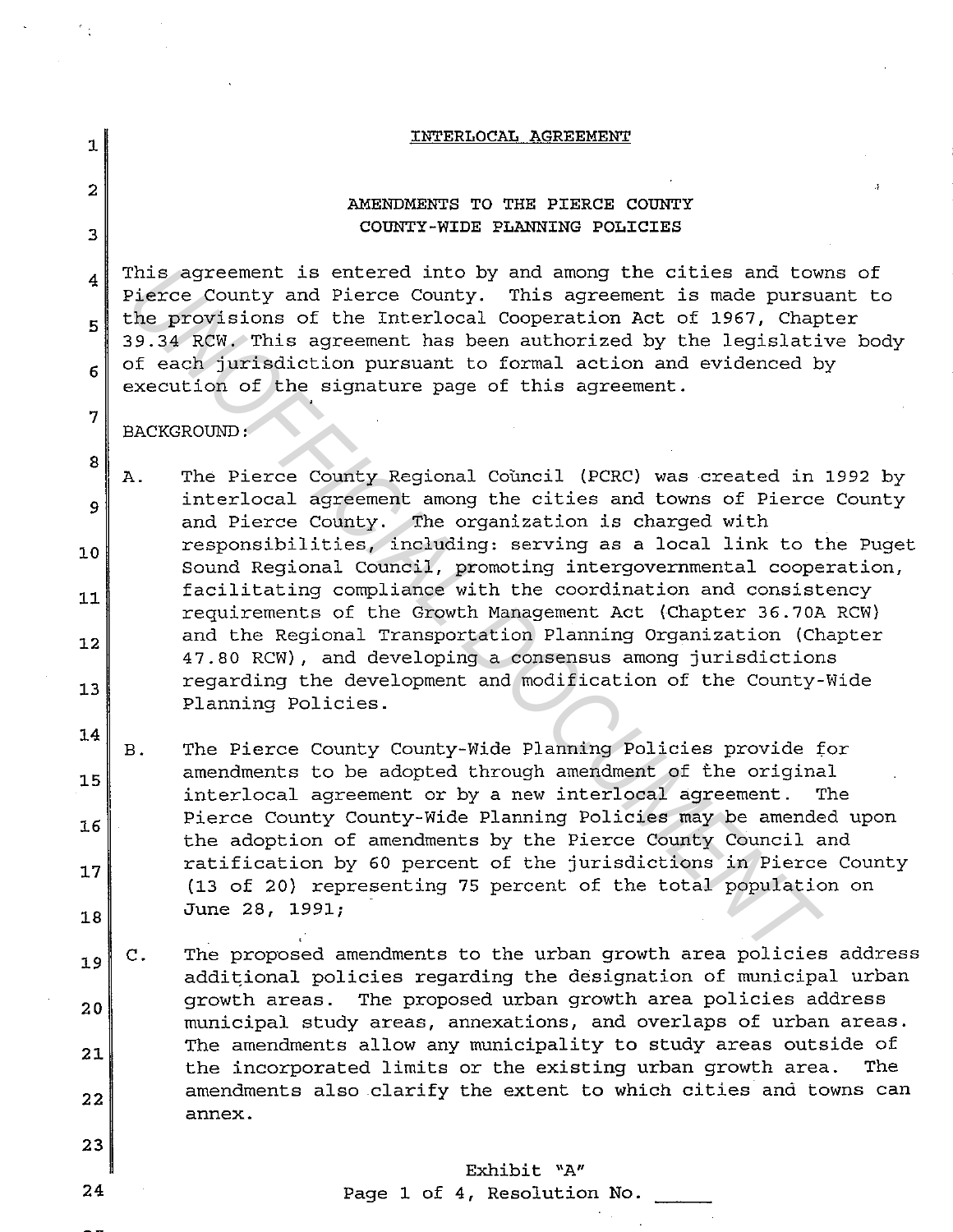- 1 2 3 4 D. Amendments to the Growth Management Act in 1997 require the County to adopt, in consultation with its cities and towns, county-wide planning policies to establish a review and evaluation program, known as "Buildable Lands". A new "Buildable Lands" section is being proposed to ensure a consistent and coordinated monitoring program for the County and cities and towns.
	- E. On March 16, 1999, the National Marine Fisheries Service (NMFS) listed Puget Sound Chinook salmon as a threatened species under the authority of the Federal Endangered Species Act. NMFS has also indicated intent to directly list or monitor an additional six species'of anadromous fish which utilize the rivers, streams, and creeks within Pierce County and the waters of Puget Sound. The County and cities and towns recognize the recovery of all listed species provides public purpose and serves to retain and enhance the natural environment and quality of life within Pierce County. In addition, the Federal Act enables local involvement through the creation, enforcement and monitoring of local Habitat Conservation Plans that are designed to restore the species. As a means to facilitate cooperation and coordination with these efforts, the Pierce County Regional Council is proposing the addition of policies in the Natural Resource section of the County-Wide Planning Policies. command and the propositional Marine Pisheries Service<br>
	16. On March Puget Sound Chinook salmon as a threatened species<br>
	16 the authority of the Pederal Endangered Species Act. NMY<br>
	also indicated intent to directly list o
	- F. The Pierce County Regional Council conducted discussions in open public meetings throughout 1998 and 1999 to address the amendments. The Pierce County Regional Council subsequently recommended adoption of the proposed amendments related to Buildable Lands on January 21, 1999. The amendments related to urban growth area policies, natural resource policies and technical clarifications were recommended on November 18, 1999.
- 18 PURPOSE:
- 19 20 This agreement is entered into by the cities and towns of Pierce County and Pierce County for the purpose of ratifying and approving the attached amendments to the Pierce County County-Wide Planning Policies (Attachment) .

DURATION:

22

21

5

6

7

8

9

10

11

12

13

14

15

16

17

This agreement shall become effective upon execution by 60 percent of the jurisdictions in Pierce County, representing 75 percent of the

> Exhibit "A" Page 2 of 4, Resolution No.

24

23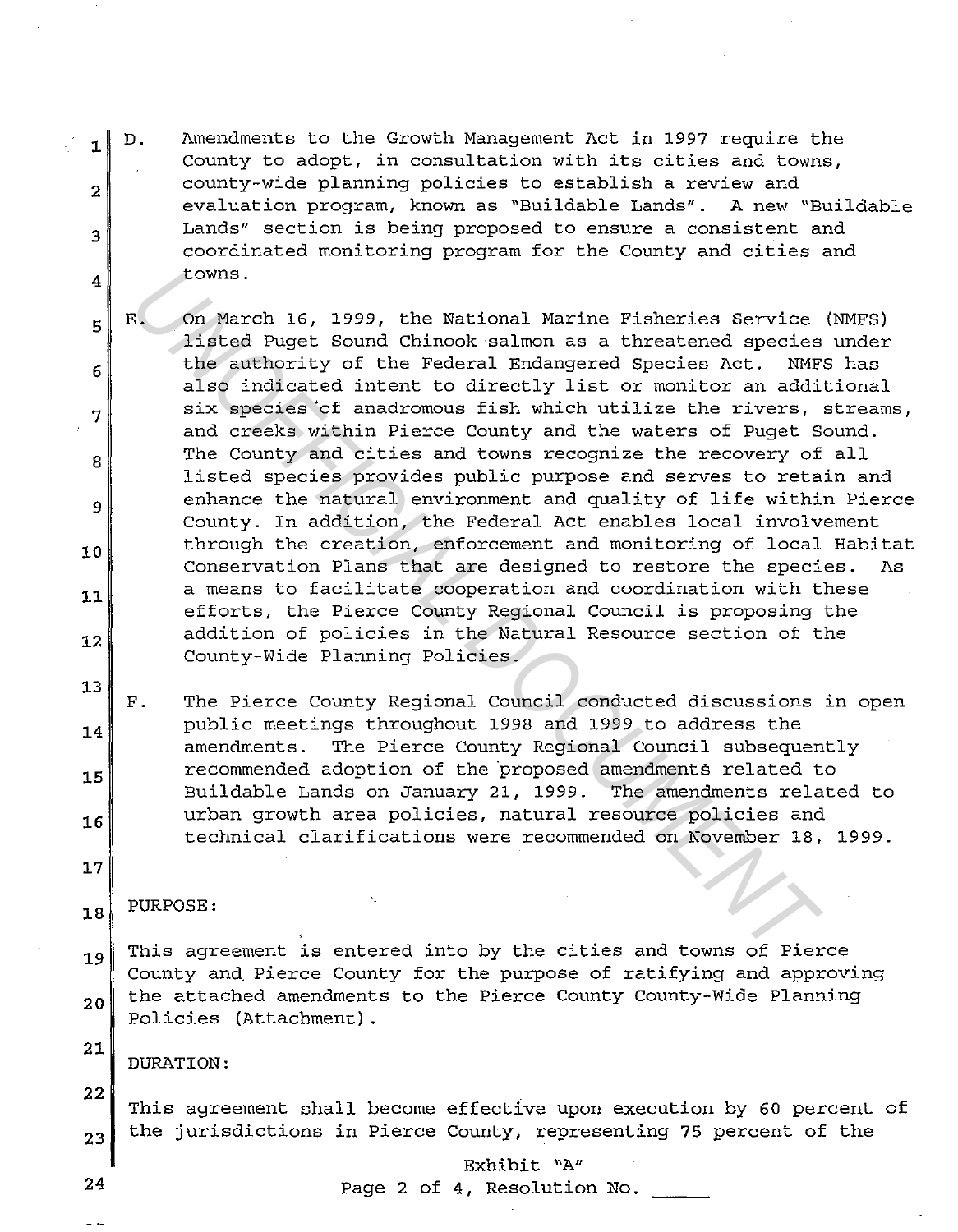1 2 total population on June 28, 1991. This agreement will remain in effect until subsequently amended or repealed as provided by the Pierce County County-Wide Planning Policies.

SEVERABILITY:

4 5 If any of the provisions of this agreement are held illegal, invalid or unenforceable, the remaining provisions shall remain in full force and effect. If any of the provisions of this agreement are held illegal, in<br> *UNOFFICIAL* (the remaining provisions shall remain in full<br>
und effect.<br>
TILING:<br>
UNITING:<br>
UNITING:<br>
UNITING:<br>
UNITING:<br>
UNITING:<br>
UNITING:<br>
UNITING:<br>
UNIT

6 FILING:

> • A copy of this agreement shall be filed with the Secretary of State, Washington Department of Community, Trade and Economic Development, the Pierce County Auditor and each city and town clerk.

9 10 IN WITNESS WHEREOF, this agreement has been executed by each member jurisdiction as evidenced by the signature page affixed to this agreement.

11

12

13

14

15

16

17

18

19

20

21

22

23

7

8

3

Exhibit "A" Page 3 of 4, Resolution No.

24